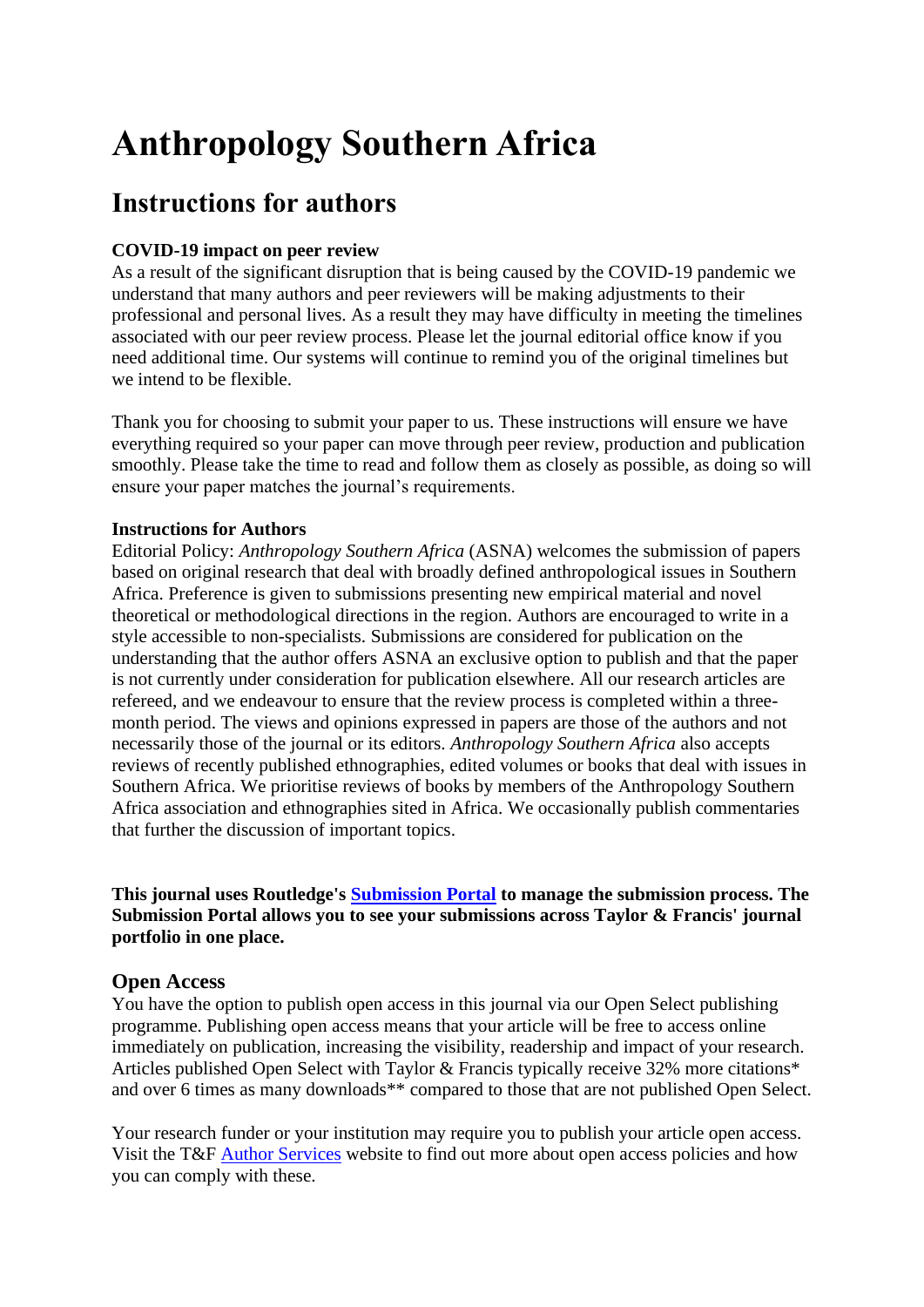You will be asked to pay an article publishing charge (APC) to make your article open access and this cost can often be covered by your institution or funder. Use the T&F [APC finder](http://www.taylorfrancis.com/authorcharges/) to view the APC for this journal.

Corresponding authors from sub-Saharan Africa may qualify for a discounted regional open access rate. Please contact [apc@tandf.co.uk](mailto:apc@tandf.co.uk) to find out if you are eligible.

Please visit the T&F [Author Services website](https://authorservices.taylorandfrancis.com/publishing-open-access) or contact [openaccess@tandf.co.uk](mailto:openaccess@tandf.co.uk) if you would like more information about our Open Select Program.

\*Citations received up to Jan 31st 2020 for articles published in 2015-2019 in journals listed in Web of Science®.

\*\*Usage in 2017-2019 for articles published in 2015-2019.

#### **Page Fees for Authors affiliated to South African Institutions**

As *Anthropology Southern Africa* is on the DHET list of accredited journals, page fees for articles written by researchers attached to South African academic institutions will be requested from earnings on research outputs to help sustain the journal's operations. Authors are not expected to pay for their articles themselves but should approach their university to do so on their behalf. Supervisors should do so on behalf of their postgraduate students. The journal's acceptance of contributions for publication does not depend, however, on the willingness of institutions to pay. Page fees are ZAR226 per page. In co-authored papers, authors are invoiced according to their share of the authorship (e.g. 50% each for two authors). Page fees are invoiced by the Anthropology Southern Africa association after publication of the paper.

#### **Copyright**

To assure the integrity, dissemination, and protection against copyright infringement of published articles, you will be asked to assign us, via a Publishing Agreement, the copyright in your article. Your Article is defined as the final, definitive, and citable Version of Record, and includes: (a) the accepted manuscript in its final form, including the abstract, text, bibliography, and all accompanying tables, illustrations, data; and (b) any supplemental material hosted by Taylor & Francis. Our Publishing Agreement with you will constitute the entire agreement and the sole understanding between you and us; no amendment, addendum, or other communication will be taken into account when interpreting your and our rights and obligations under this Agreement.

#### **Submission**

Papers should be in Microsoft Word compatible format. All papers are submitted to at least two referees for evaluation. Manuscripts may be returned to authors for revision before being sent out for review if the editors consider it necessary.

Authors assume full responsibility for the factual correctness of their contributions. Authors are also responsible for the accuracy of language, grammar and syntax, etc., of their contributions and must be prepared to have the language editing of their contributions done independently if necessary.

#### **Format of Manuscripts**

*Research articles* should be no longer than 8 000 words (including the abstract, all figures, references and notes). A template can be requested from the editorial assistant.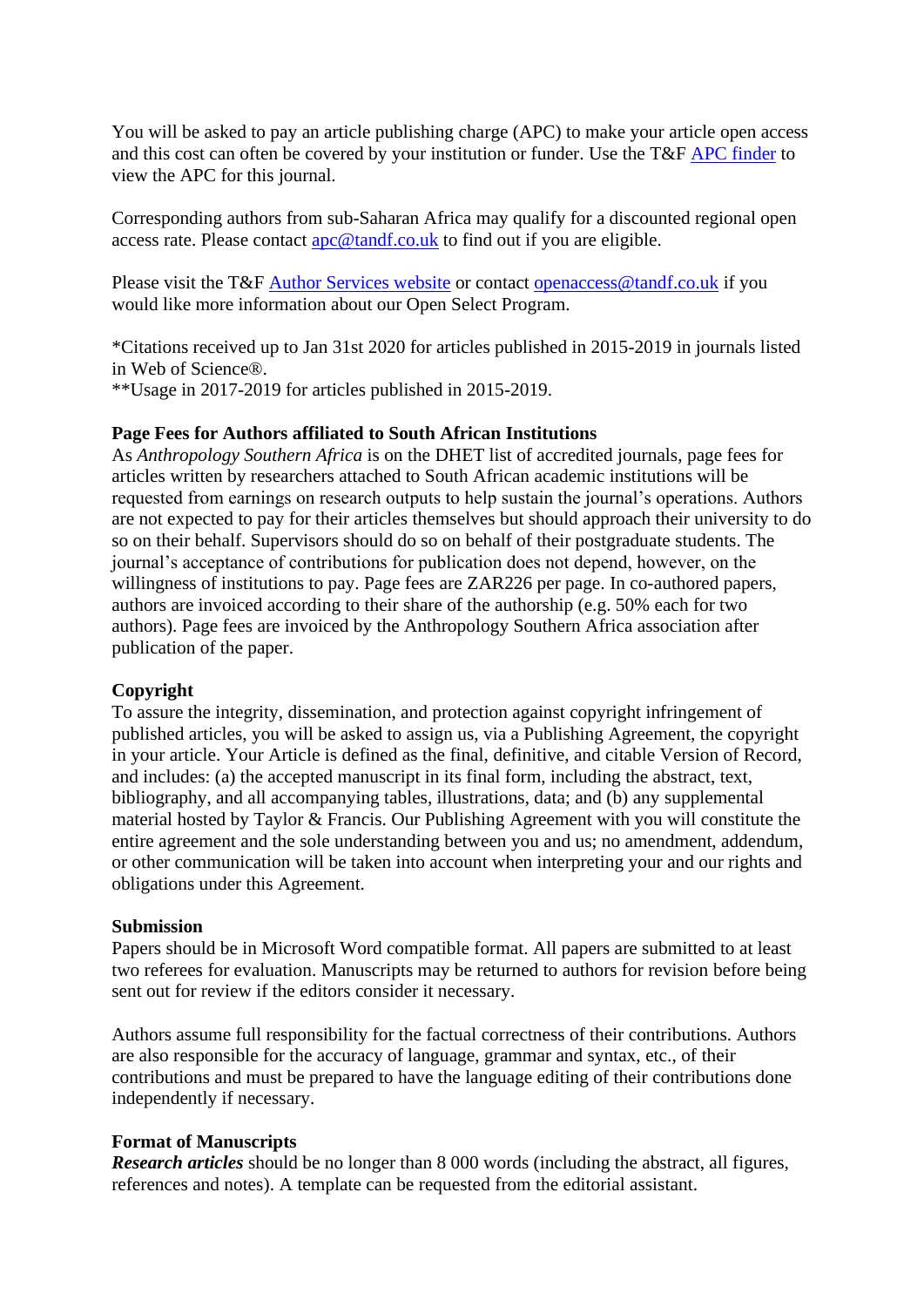*Photographs and other figures* should be submitted as separate files saved (in order of preference) in PSD, JPEG, PDF or EPS format. Graphs, charts or maps can be saved in AI, PDF or EPS format. MS Office files (Word, Powerpoint, Excel) are also acceptable but do not embed these in your manuscript – send the original files. It is the author's responsibility to obtain the necessary permissions for visuals originating from published sources or from another party. For further assistance, please consult these [guidelines.](https://authorservices.taylorandfrancis.com/using-third-party-material-in-your-article/)

*Book reviews* should not exceed 1 500 words and must include: name and surname of author, date of publication, book title, place of publication, publisher and ISBN number.

*Commentaries* should be up to 3 000 words. They are reviewed by the editors and published at their discretion.

*Special issues***:** The submission of proposals for special issues is welcomed. Organisers or guest editors of these issues should send a brief proposal, including a section abstract (200– 300 words), a list of contributors and titles, and very brief abstracts of each contribution (100 words each). Include full contact details of the corresponding author. The editorial team will evaluate such proposals and endeavour to liaise with the proposed guest editor within a month of the proposal submission.

### **Layout**

Manuscripts should be uploaded as two documents:

- a complete manuscript with full author details (name, affiliation, email address, ORCID identifier if used, full acknowledgements and funding information if required);
- a fully anonymised manuscript: delete all author details; remove identification of author(s) in the document properties; replace references by the authors in the reference list with the text "Author 1", "Author 2", etc., and adjust the associated in-text references; delete the acknowledgements and funding information.

*Abstracts and keywords***:** Articles and short communications require an abstract and keywords. For articles, abstracts (length max. 200 words) must reflect the contents of the text faithfully and concisely, and be suitable for separate publication and indexing. Abstracts of short communications must be limited to one or two sentences. Each contribution must include between five and seven keywords.

**Text:** Pages must be numbered sequentially. Headings should not be numbered or underlined, but main headings and secondary headings must be distinguished from each other, e.g. by case, bold, font, etc. Avoid footnotes, although endnotes may be used. Acknowledgements, notes and a reference list should be placed at the end of the article.

#### **Style guidelines**

Manuscripts should be written in clear English (UK spelling) with –ise endings. Consult the Oxford English Dictionary for spelling, capitalisation, hyphenation and abbreviation conventions. Please consult a recent copy of the journal for general style conventions. Acknowledgements, notes and a reference list should be placed at the end of the article. The journal uses the Chicago Author-Date referencing style. Some reference exemplars are shown below.

*In-text references***:** References to publications should be included in the text, not in footnotes. They should be given by the name of the author, the year of publication, and the page number, e.g.: " $\ldots$  as Sapir has noted (1921, 39) ..."